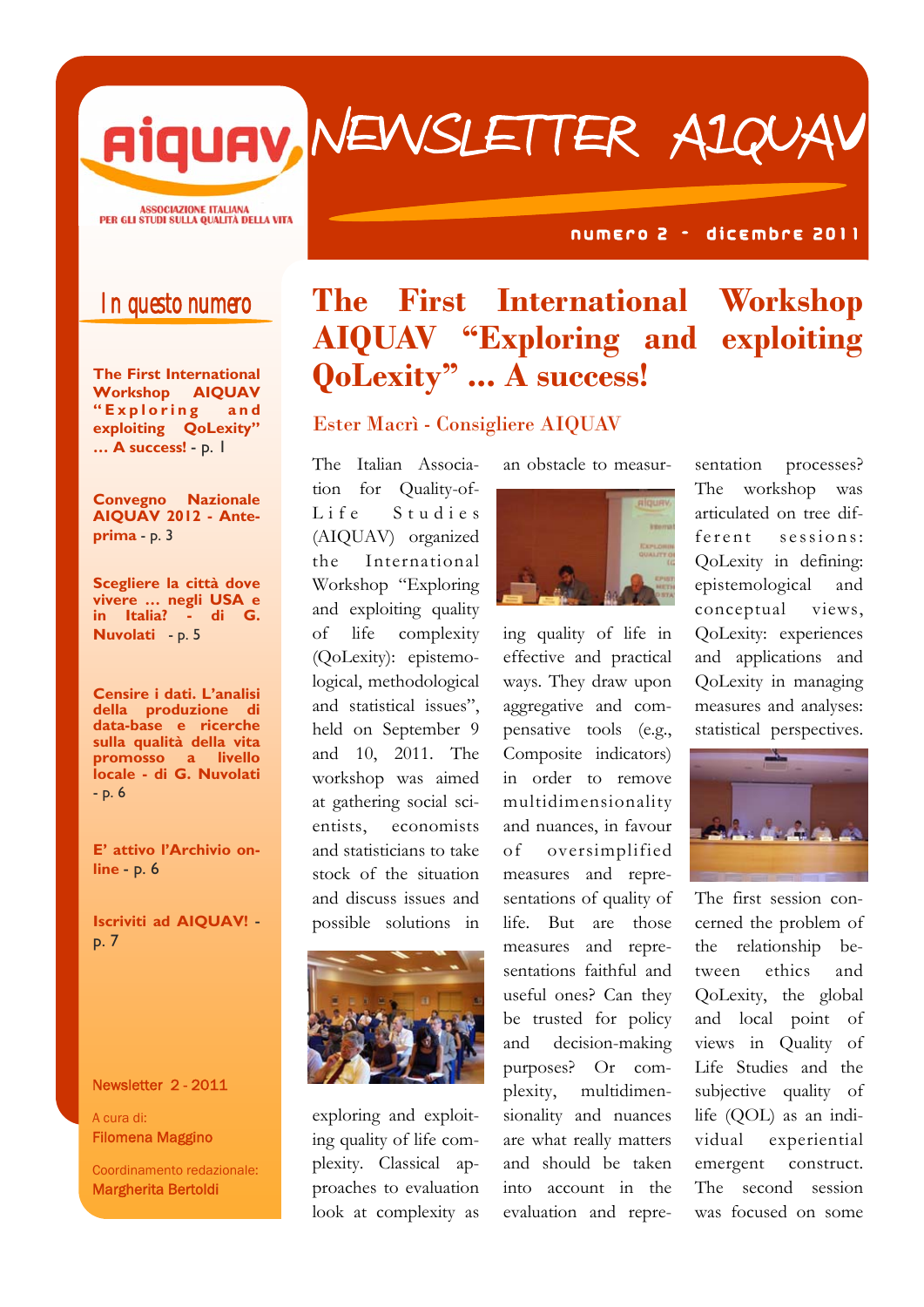#### PAGINA 2







empirical application in QoLexity Studies (in poverty studies, economics studies and sociological studies, also by a methodological point of view). The last session introduced the problem of QoLexity measurement and proposed some solutions.

The closing roundtable was chaired by professor Leonardo Morlino (President – International Political Science Association; Professor – School of Government, LUISS Guido Carli), and involved Enrico Giovannini (President – Italian National Institute of Statistics, ISTAT), Matteo Ricci (President - Province of Pesaro-Urbino), Donato Speroni (Journalist – Teaching at the Urbino School of Journalism), Luciano Visentini (Professor – University of Florence), Giampaolo Nuvolati (Professor – Università degli Studi Milano-Bicocca). The discussion was led around "QoLexity in managing decisions, between approximation and realism: the policy perspective" and tried to give answers to the exposed questions, by introducing also new issues.

Professor Morlino opened the discussion with a brief historical resume of the connection between social research on quality of life and policies by focusing on the present situation, in which a strong convergence between the two areas can be observed. This convergence could be ascribed also to the scarcity of financial resources for social research, which oriented social research more and more to politics and policy issues.

On the other side, many politicians and policy-makers feel to be helpless, particularly nowadays, in facing complexity of the problems. The consequence is that, on one side, scholars have to be more and more able to interact with politicians and journalists, on the other side, politicians have to be more and more aware and open to what scholars say. In some sense, according to Professor Morlino, this is a big change and challenge in scholarship professionalism.

Donato Speroni introduced some crucial issues. In Speroni's opinion, the need to have new indicators of well-being and progress introduces a question: can we have an effective knowledge of these indicators? As all we know, there are so many initiatives around the world aimed at measuring well-being, the problem is to identify which of these indicators are really important in order to build and urge new policies. Another important issue in Speroni's opinion is related to the choice between constructing a super-indicator (like GDP) summarizing all the indicators. Do we really need that? Can the super-indicator be used both at communication level and policy level? If so, and in any case, we need a new culture to be introduced in the main actors (politicians, policymakers, journalists, and so on).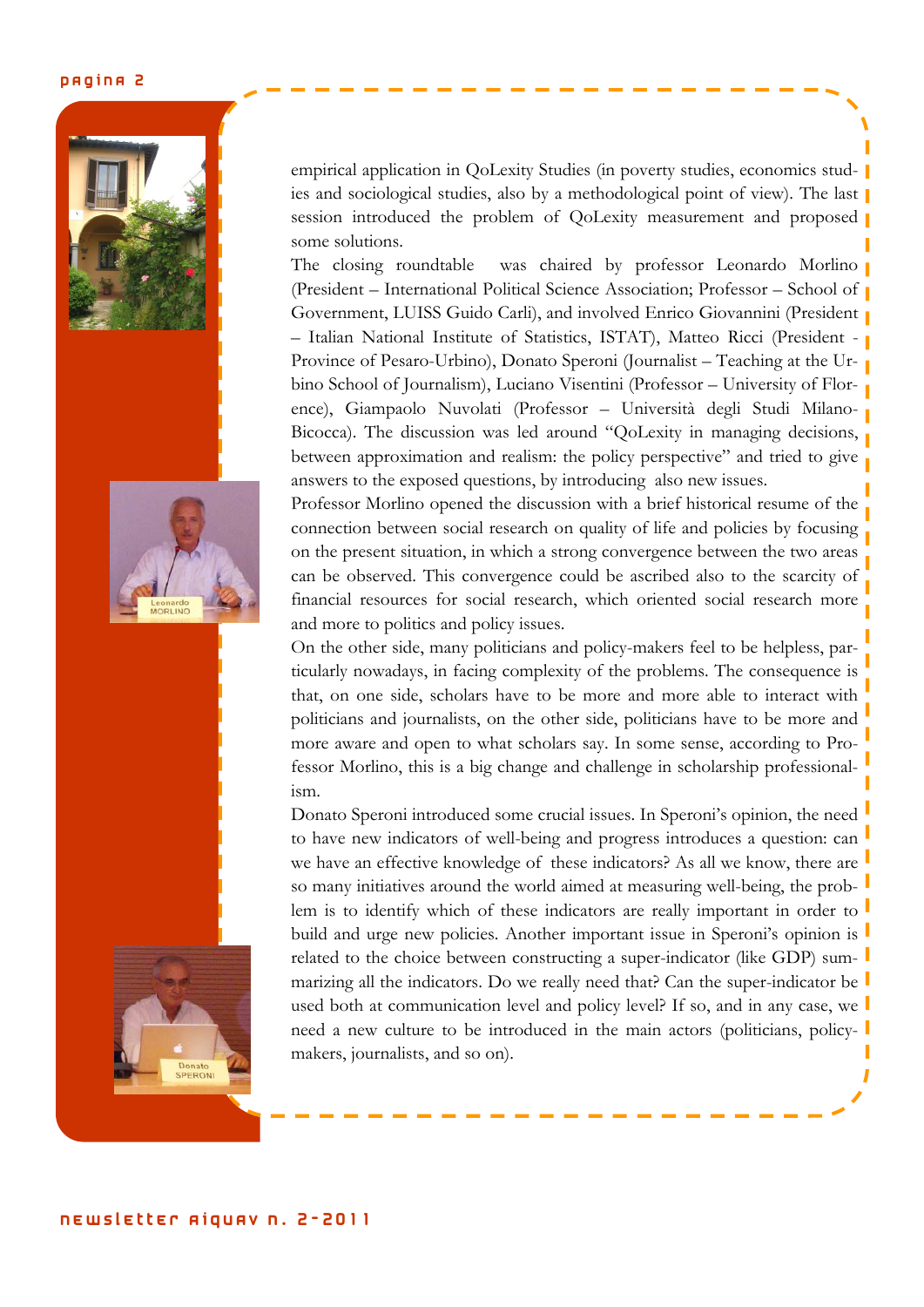

Professor Giovannini described briefly the process started in Istat (in cooperation with CNEL, the national Council for Economy and Work) aimed at defining new measuring system of national well-being and progress. Then, he quoted the German professor Claus Offe, who, in a special issue of Rivista Internazionale di Studi Sociali, affirmed that if politics will not able to find a new model, not based upon "growth", the capitalistic system will collapse. In

perspective, according to Professor Giovannini, we are facing two important issues. In fact, abandoning GDP and adopting a new well-being indicator could represent a big challenge, which introduces the second issue related to the identification of the process allowing evaluation of the policies. GDP is a very important indicator and the Ministry of Economy deals with issues related to this. Adopting a new comprehensive indicator of well-being would need a new Ministry of Well-being? Finally, President Giovannini suggested, inspired by Australian Ministry of Treasure, to pay more attention to the level of risk observable in citizenship's life to be introduced in new indicators of well-being (for example the risk of loosing job, and so on).

Professor Visentini drew attention to an additional issue: we are going to build a technical indicator based on pictures, not built on the field, which would not consider the real change of this historical moment. According to professor Visentini, the Social Indicators movement is facing an historical decision: to be technicians at politics' service or to build a new approach in analyzing society. This new approach would need also new kinds of data col-



lection and new notions in data presentation and communication, in order to obtain more accessible and comprehensible data.

# **Convegno Nazionale AIQUAV 2012**  ∼ *anteprima* ∼

E' in fase di programmazione il primo Convegno Nazionale AIQUAV per i giorni dall'1 al 3 novembre 2012!!!

> A partire dai primi mesi del nuovo anno riceverete tutti i dettagli in merito.

> > Vi aspettiamo numerosi!

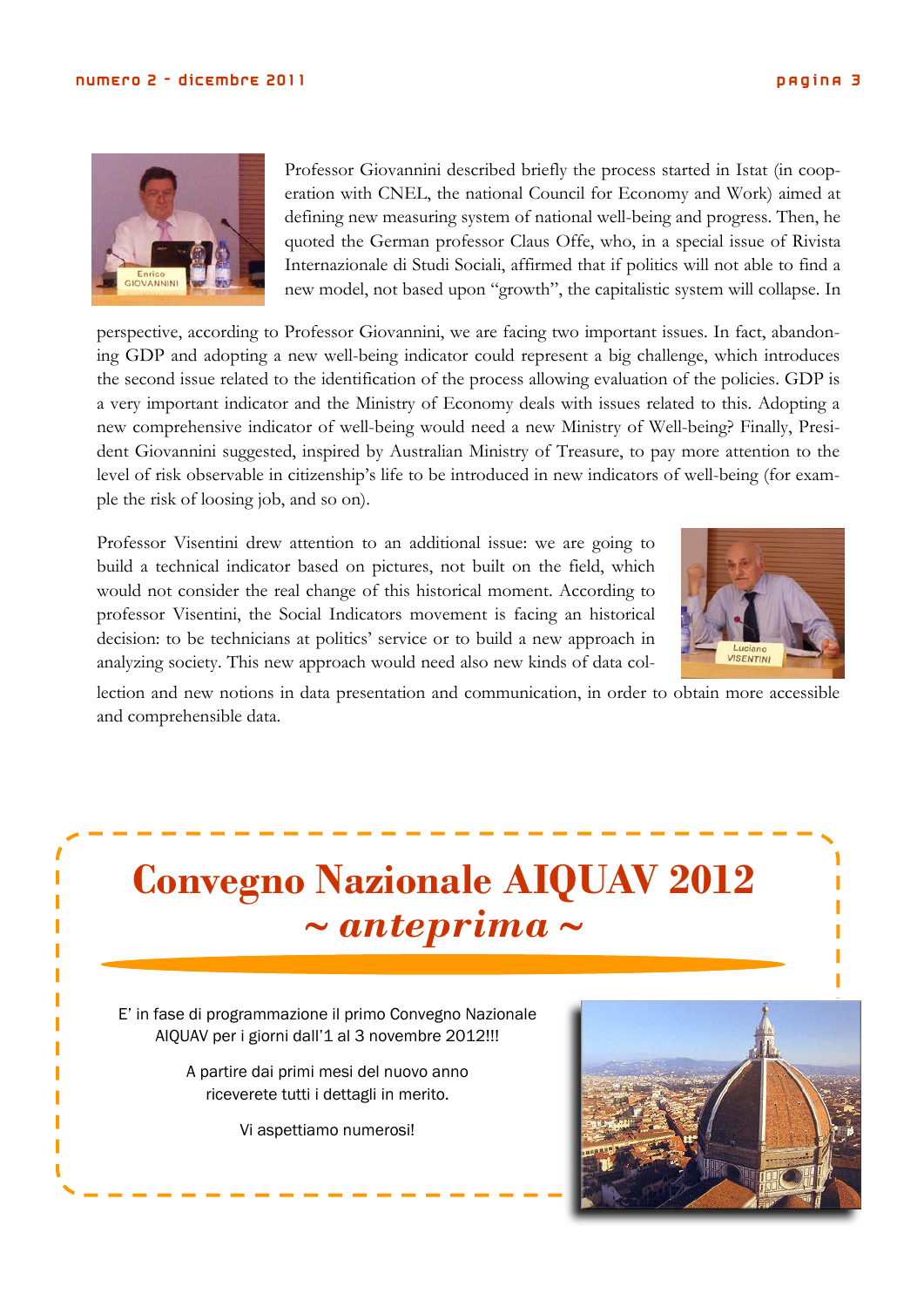#### pagina 4



President Ricci asserted that when the economic situation is not good, it seems to be necessary to talk about a new model of development and new indicators of quality of life. This confirms that the crisis is not only economic, but involves other aspects, like "identity". The collaboration between politicians, policymakers and scholars is important since when the society is living a trauma (as the present crisis is), citizens' life, values and priori-

ties are disrupted and transformed. Societies have to change their model of development by focusing on the quality of development. Moreover, President Ricci suggested paying more attention on well-being research concentrating on the local level perspective.

Professor Nuvolati pointed out that a lot of work has been done in Italy on quality-of-life research at local level with good example of data collection. In some sense, Italy is also advantaged in improving quality of life at local level because of the presence of a large number of medium sized cities. This small frame allows well-being to be deeper stud-



ied and consequently quality citizens' quality-of-life to be improved.

So, the closing round table posed a lot of questions and new issues about QoLexity. This event represents just an AIQUAV's contribution to the international debate around new indicators of societal wellbeing but also the first challenging step in AIQUAV's activity which will be developed through different forms and events. AIQUAV invites whoever is interested in knowing more about the Workshop but also about other forthcoming events to keep informed by consulting the website (www.aiquav.it), reading the newsletter (http://www.aiquav.it/newsletter.html) and join in (http://www.aiquav.it/iscrizioni.html) in order to share ideas, discussions and initiatives and to build new events together.

## **Avviso per i Soci**

Dal prossimo numero della Newsletter saranno attivate nuove ed interessanti rubriche

a cuí i soci potranno partecipare!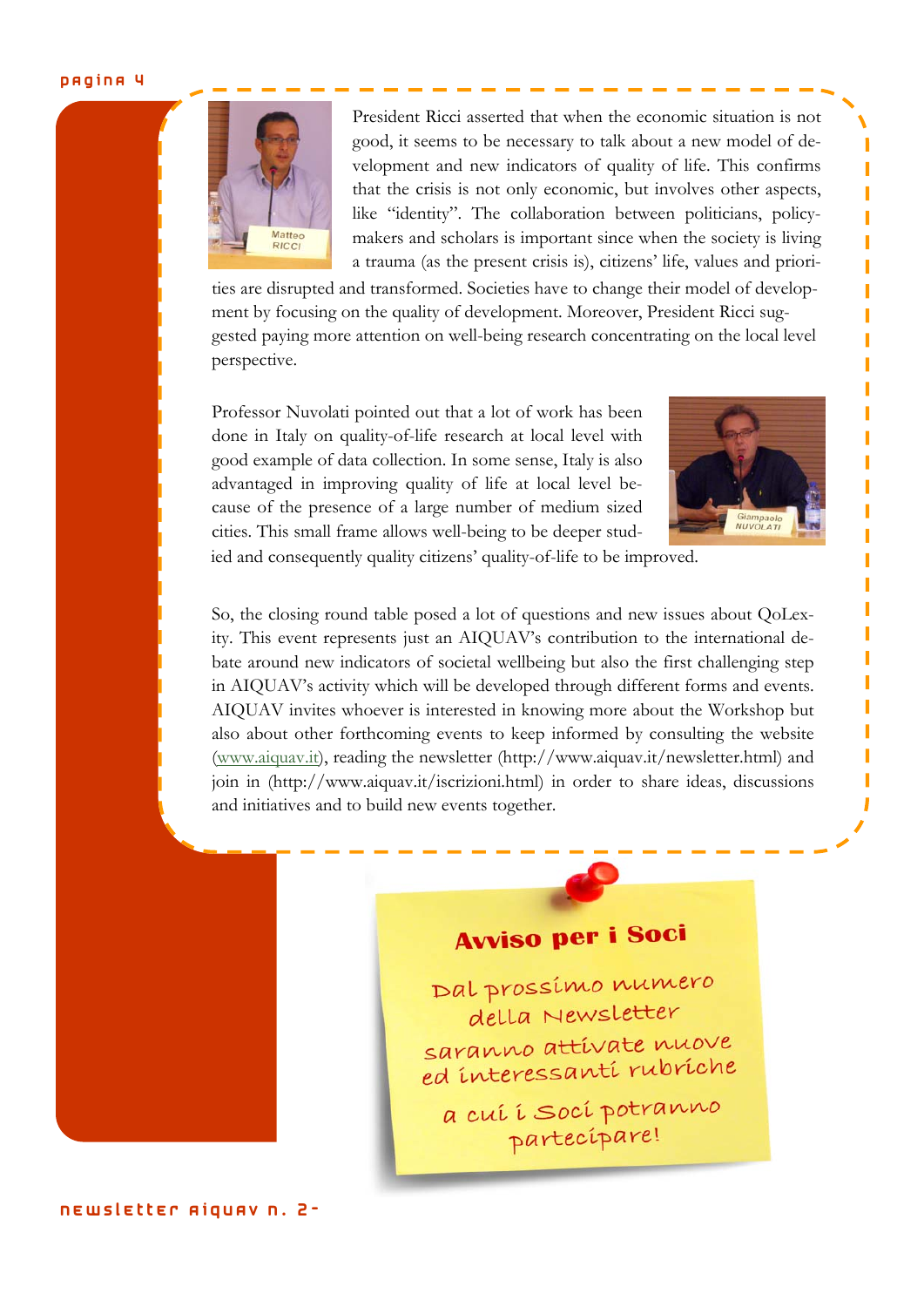# **Scegliere la città dove vivere … negli USA e in Italia?**

#### G. Nuvolati, *Vice Presidente e Coordinatore del Comitato Scientifico AIQUAV*

A volte ci si chiede quale uso fare dei risultati delle ricerche sulla qualità della vita nelle città. Sono utili a fini scientifici? Servono alle Pubbliche Amministrazioni per prendere decisioni circa la distribuzione delle risorse sul territorio? Soprattutto nel nostro paese raramente ci sovviene che le graduatorie sulla qualità della vita possono orientare le scelte residenziali degli individui.

Questo perché in Italia il legame con il territorio è molto forte e di natura identitaria. Si tende cioè a rimanere nella città in cui si è nati se non altro perché in essa le forme di attaccamento, di capitale e integrazione sociale, sono particolarmente robusti. La gente tende a cambiare città solo in circostanze particolari legate a problemi o ad opportunità di lavoro ma, appena possibile, fa ritorno nel luogo di nascita o di residenza abituale. Questo fenomeno è sicuramente meno evidente negli Stati Uniti dove la mobilità residenziale delle persone è particolarmente elevata. Questo non significa che le persone si spostino in continuazione in corrispondenza dei ranking sulla qualità della vita urbana, ma certamente la qualità della vita gioca un ruolo non indifferente nel determinare la capacità di attrazione di una città.

L'articolo "100 best places to live in America" uscito nel 2011 (Money, Sept. 2011, Vol. 40 Issue 8, p. 70-85) riguarda una indagine svolta nelle città americane con meno di 50.000 abitanti e ci segnala ai primi posti cittadine come Louisville nel Colorado, Milton nel Massachusetts, e Solon nell'Ohio, dove i livelli di reddito e di istruzione sono buoni e l'accesso a scuole, servizi ricreativi e per la salute facile. Anche una certa stabilità economica ed occupazionale contribuisce a fare di queste città medie i luoghi più adatti per una vita serena.

La rivista Money sul sito CNNMoney.com/bestplaces offre on line un sistema per individuare la città corrispondente ai nostri specifici bisogni. Ad esempio se amate un clima secco, se il sistema scolastico è per voi particolarmente importante, se al massimo potete spendere 200.000 \$ dollari per una casa, selezionando questi parametri ecco che dal data-base vengono individuate alcune città che rispondono ai vostri desideri. Non si tratta qui certo di entrare nel merito dei risultati e dei metodi seguiti nella ricerca, quanto forse di chiederci in che misura, se non ora un domani, le graduatorie sulla qualità della vita potranno orientare anche le scelte residenziali abitative in Italia.

Una tendenza che ci sembra oggi molto lontano dal manifestarsi nel nostro paese ma che in futuro potrebbe anche prendere piede, magari non in relazione ai grandi trasferimenti tra una regione e l'altra ma rispetto ad una scelta più mirata tra una cittadina e un'altra di una stessa regione o hinterland.



E. Genovesi, *La città nuova*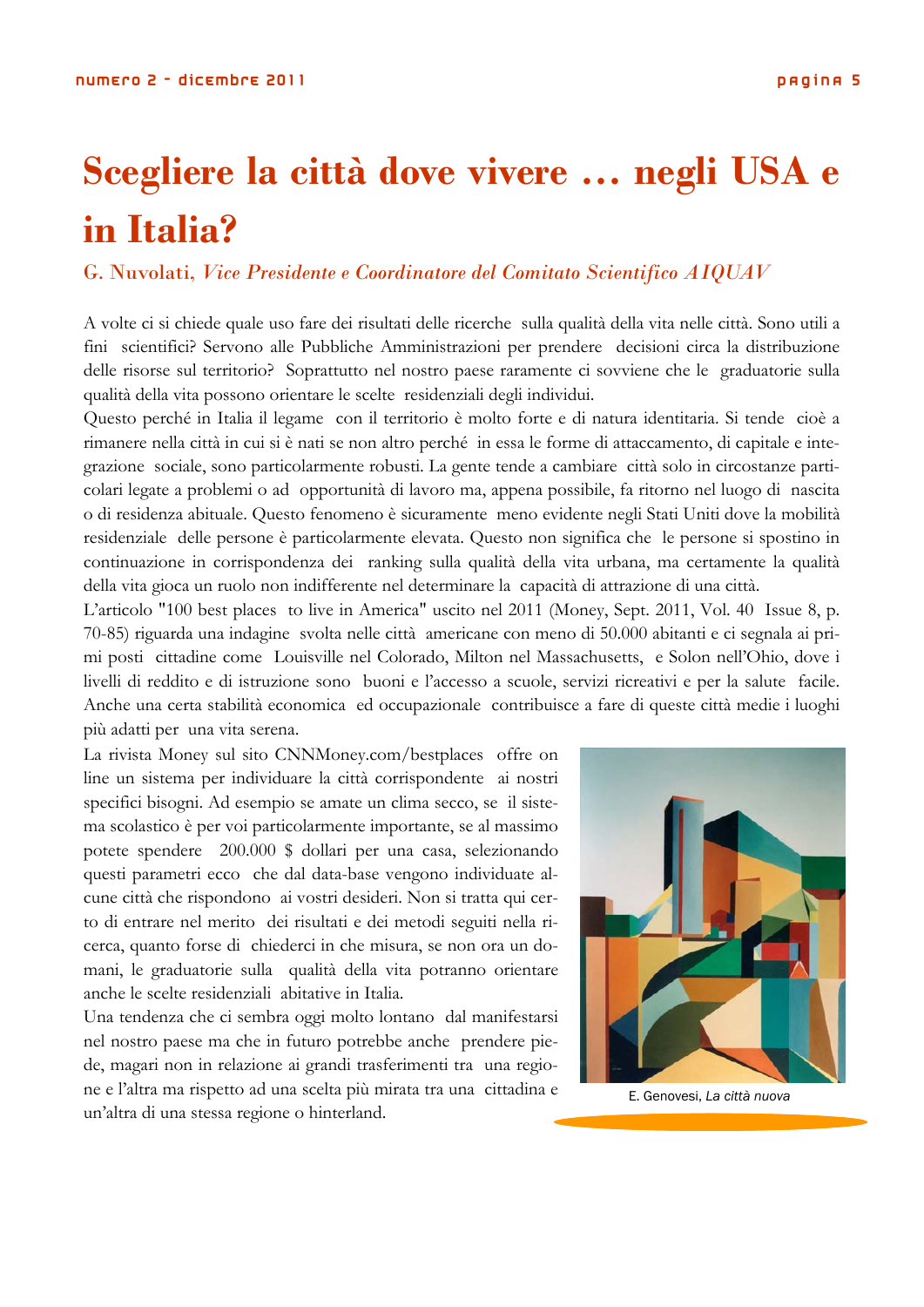## **Censire i dati**

### **L'analisi della produzione di data-base e ricerche sulla qualità della vita promosso a livello locale.**

#### G. Nuvolati, *Vice Presidente e Coordinatore del Comitato Scientifico AIQUAV*

Nel mese di gennaio 2012 l'AIQUAV (Associazione Italiana di studi sulla Qualità della Vita) - grazie al supporto operativo dell'USCI (Unione Statistica Comuni Italiani) - intende lanciare una iniziativa volta a censire le ricerche sulla qualità della vita svolte in Italia a livello locale.

In questa dizione generale di ricerche sulla qualità della vita rientrano sia le indagini condotte con questionari su campioni di cittadini, sia la raccolta di indicatori sociali volti ora a misurare la situazione complessiva di benessere, ora ad analizzare temi di interesse più specifico.

Dunque da un lato potremo avere rilevazioni periodiche, ricerche, osservatori, data-base che prendono in considerazione contemporaneamente vari aspetti della qualità della vita e arrivano alla costruzione di indici di sintesi, dall'altro studi di approfondimento su varie questioni: dalla casa, alla istruzione, dal lavoro alla salute.

L'intento evidente è quello di valorizzare il patrimonio di dati che le Amministrazioni Locali hanno raccolto o prodotto in questi anni al fine di studiare, monitorare e prendere decisioni relativamente al benessere sociale, economico e culturale territorio di riferimento.

La rilevazione avverrà tramite la compilazione da parte di un referente locale - via web all'indirizzo: www.aiquav.it/usci.html - di una scheda informatizzata, costituita da vari campi utili ad una breve descrizione della ricerca considerata.

L'archivio che ne scaturirà consentirà di formulare un quadro generale sulle esperienze ad oggi condotte a livello locale in termini di studi sulla qualità della vita, permetterà un loro confronto in una ottica di miglioramento e aggiornamento delle stesse, e più in prospettiva potrà favorire l'attivazione di corsi e *summer school* orientate a formare gli operatori locali su questo tipo di ricerche. Il data-base finale realizzato sarà naturalmente a disposizione degli utenti del sito di AIQUAV.



### E' attivo l'Archivio on-line!

Se sei Socio AIQUAV, puoi contribuire a creare l'archivio l on-line che potrà contenere documenti relativi a lavori, studi e ricerche sulla qualità p della vita.

Tutti i documenti raccolti saranno, in ogni momento, a disposizione dei Soci che potranno accedere al servizio la tramite username e password comunicata dalla Segreteria.

www.aiquav.it/archivio .html